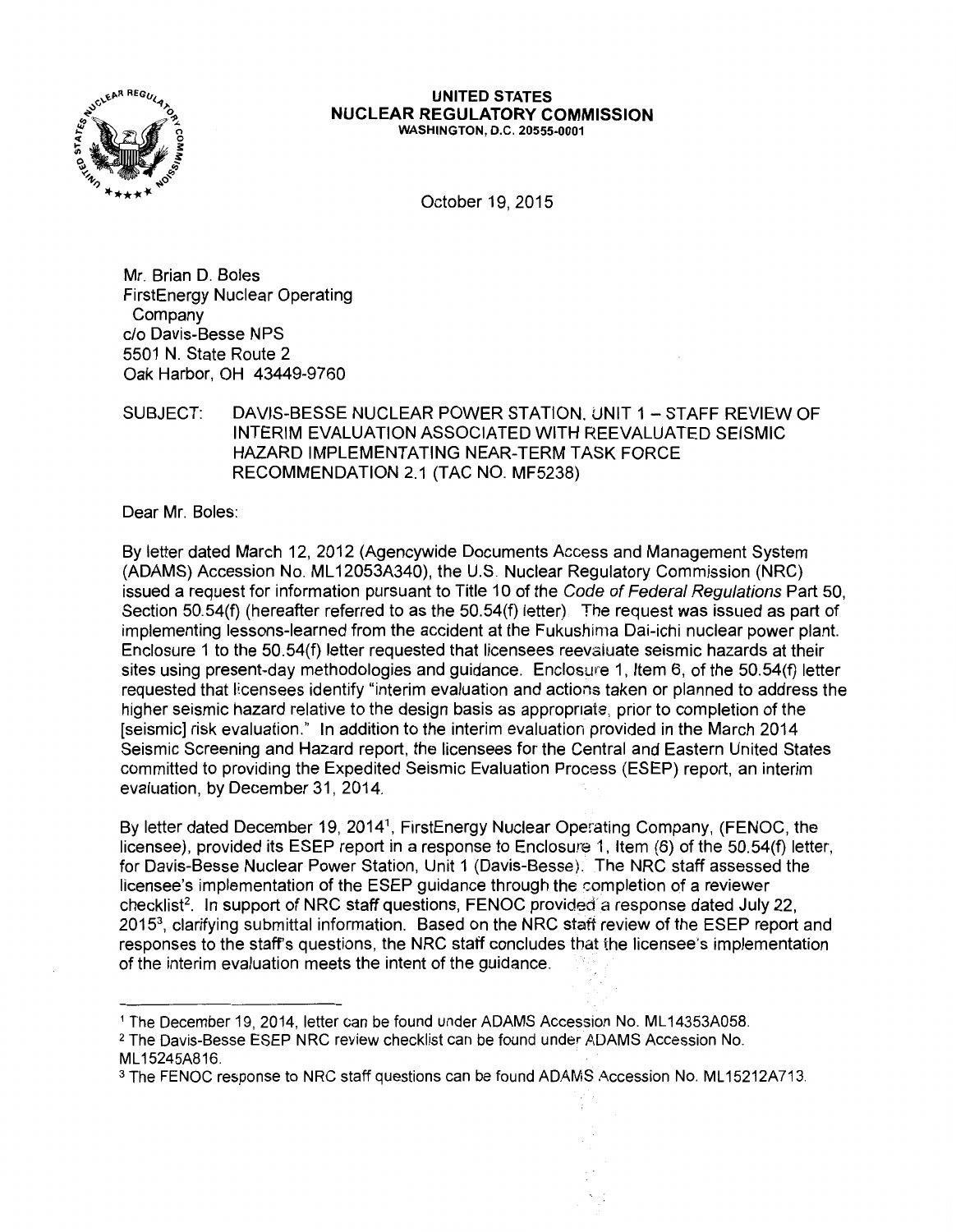### B. Boles -2-

The NRC staff concludes that, through the implementation of the ESEP guidance, the licensee identified and evaluated the seismic capacity of certain key installed mitigating strategies equipment that is used for core cooling and containment functions to cope with scenarios that involve a loss of all alternating current power and loss of access to the ultimate heat sink to withstand a review level ground motion based on an actual re-evaluated seismic hazard for Davis-Besse. The licensee's ESEP assessment provides additional assurance which supports continued plant safety while the longer-term seismic evaluation is completed to support regulatory decision making. The NRC staff concludes that the licensee responded appropriately to Enclosure 1, Item (6) of the 50.54(f) letter. Application of this review is limited to the interim evaluation as part of the Recommendation 2.1 Seismic review.

If you have any questions, please contact me at (301) 415-1115 or via e-mail at Nicholas.DiFrancesco@nrc.gov.

Sincerely,

Nicholas DiFrancesco, Senior Project Manager Hazards Management Branch Japan Lessons-Learned Division Office of Nuclear Reactor Regulation

Docket No. 50-346

cc: Distribution via Listserv